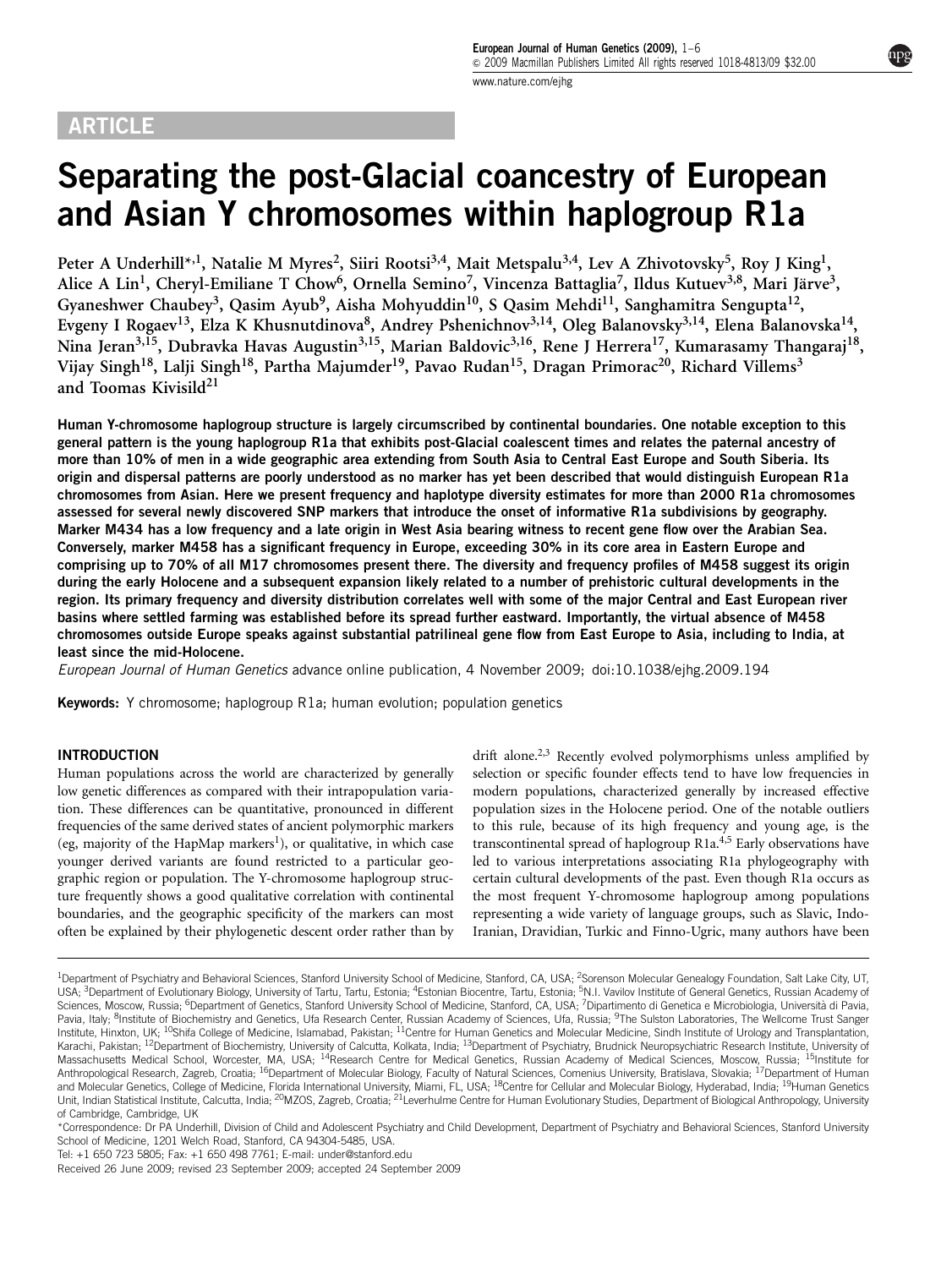particularly interested in the link between R1a and the Indo-European language family. For example, R1a frequency patterns have been discussed<sup>[6,7](#page-4-0)</sup> in the context of the purported link connecting Indo-European-speaking pastoralists and the archeological evidence on the distribution of the Kurgan culture in the Pontic steppe[.8](#page-4-0) A more precise interpretation of the underlying prehistoric and historic episodes of R1a chromosomes across this wide span of Eurasian geography remains largely unknown because of insufficient information on the phylogenetic subdivisions within haplogroup R1a. We address this shortcoming here by analyzing more than 11 000 DNA samples from across Eurasia, including more than 2000 from haplogroup R1a to ascertain the phylogenetic information of the newly discovered R1a-related SNPs. We also examine the STR diversity of the associated R1a subclades to better understand the demographic history and prehistoric cultural associations of one of the most widely spread and frequent Y-chromosome haplogroups in the world with post-Last Glacial Maximum origin.

#### MATERIALS AND METHODS

Twelve recently reported R1a markers ascertained in one R1a1 individual<sup>[2,9](#page-4-0)</sup> across extensive but unspecified coverage and two new SNPs discovered in two R1a1 individuals during a scan of  $\sim$  44 kb<sup>[10](#page-4-0)</sup> were genotyped by denaturing high-performance liquid chromatography (DHPLC) and confirmed by direct sequencing in an initial screening of 18 DNA samples belonging to haplogroup R1a from different geographic regions spanning Scandinavia to India. Twelve of these markers were derived in all individuals carrying the M17 mutation, whereas one of the markers, Page68, exhibited an ancestral allele in all samples and was therefore not evaluated further. In addition, two new SNPs were discovered. One (M434) while surveying another SNP reported in the flanking sequence of DYS438<sup>11</sup> by DHPLC in a globally representative collection of DNAs that included individuals from Pakistan, and another (M458) was discovered during the initial survey of the Hinds et  $a^{\beta}$  rs17250[9](#page-4-0)01 homopolymer variant. Markers M434 and M458 were variable in a subset of the 18 R1a screening samples and represent new informative subclades of R1a1. Another SNP (M334) was ascertained previously by DHPLC in one Estonian in a panel of 48 R1a1 samples. Marker M334 was not observed in an additional survey of 100 R1a1 Estonian samples and was not studied further. In the population surveys, the markers were genotyped either by DHPLC, RFLP or TaqMan (Applied Biosystems, Foster City, CA, USA) assays. Within specific haplogroups, median-joining networks were constructed. Specifications for the analyses are detailed in the relevant figure legends. The age of microsatellite variation within haplogroups was evaluated using the methodology described by Zhivotovsky et  $al^{12}$  $al^{12}$  $al^{12}$  as modified according to Sengupta et  $al^{13}$  $al^{13}$  $al^{13}$  using microsatellite evolutionary effective mutation rate of  $6.9 \times 10^{-4}$  per 25 years. Sample sizes and frequencies of the main R1a subclades are reported in Supplementary Tables 1–3. STR haplotype data are given in Supplementary Tables 4, 6 and 7. Supplementary Table 5 reports the primer sequences used in genotyping the informative SNPs.

#### RESULTS AND DISCUSSION

By using the new SNP markers, we were able to fractionate the R1a defining node into a nested series of branches that are reinforced by multiple phylogenetically equivalent mutations (inset, [Figure 1\)](#page-2-0). All chromosomes unresolved previously beyond the R1-M173\* leve[l14,15,35,36](#page-4-0) that were available to us are now attributed to either R1a\*-M420 or R1b\*-M343 haplogroups. Consequently, we revise the haplogroup nomenclature following the YCC guidelines.<sup>3,5</sup> Although the occurrences of the most basal haplogroup R1a\*-M420(xSRY10831.2) and the intermediate haplogroup R1a1\*-SRY10831.2(xM17) are rare (Supplementary Table S1), the descendent haplogroup R1a1a-M17 assemblage displays informative frequencies above a few percent in populations comprising a broad expanse of Eurasian geography ranging from Norway and Northeast Asia to south India, whereas frequencies above 10% occur in East Europe, West, South and central Asia (Supplementary Table S2, [Figure 1\)](#page-2-0). With the exception of a few localized low-frequency subhaplogroups,<sup>4,14,37</sup> the majority of haplogroup R1a1a chromosomes have remained so far phylogenetically indistinct.

#### Recent Arabian Sea gene flow

The marker M434, defining the novel Y-chromosome haplogroup R1a1a6, was observed altogether in 14 individual samples in our screening of 691 R1a1a chromosomes (Supplementary Table S3). Given these data, the haplogroup R1a1a6 distribution seems to be restricted mainly to Pakistan whereas the Omani R1a1a6 samples, all three of which share the same STR haplotype, indicate recent gene flow across the Persian Gulf. The low STR haplotype diversity of R1a1a6 and its absence in 212 Indian R1a1a samples suggest that the M434 mutation may have arisen recently in Pakistan.

#### In situ diversification in Central Europe

In contrast to the restricted geographic pattern of M434, the R1a1a7 defining marker, M458, was found to be variable in a number of populations, and thus it provides the first significant geographic compartmentalization within the overarching haplogroup R1a distribution. The haplogroup R1a1a7 distribution is confined to Central and Eastern Europe and does not extend eastward beyond the Ural Mountains or southward beyond Turkey (Supplementary Table S2, [Figure 2\)](#page-3-0). Its spread in the Caucasus is specific: although absent in the Dagestanian group, it is present at low frequencies both in the northwestern and southern populations, and in particular in Karanogays, who only relatively recently were spread as pastoral nomadic people alongside the Ponto-Caspian steppe belt. The highest frequency of haplogroup R1a1a7 (over 30%) is observed in Central and Southern Poland. Frequencies higher than 10% occur among Western and Eastern Slavic populations whereas elsewhere in Europe, including Southern Slavic groups, the frequency of the derived M458G allele decreases rapidly away from its frequency peak that coincides broadly with the overall R1a1a frequency maximum in Poland ([Figures 1 and](#page-2-0) [2](#page-2-0)). The R1a1a\*(xM458) chromosomes on the other hand are less frequent in Poland and display frequency maximums in Belarus and southwest Russia (Supplementary Table S2).

Analysis of associated STR diversity profiles revealed that among the R1a1a\*(xM458) chromosomes the highest diversity is observed among populations of the Indus Valley yielding coalescent times above 14 KYA (thousands of years ago), whereas the R1a1a\* diversity declines toward Europe where its maximum diversity and coalescent times of 11.2 KYA are observed in Poland, Slovakia and Crete. As islands such as Crete have been subject to multiple episodes of colonization from different source regions, it is not inconsistent that R1a1a\* Td predates the date of its first colonization by the first farmers approximately 9 KYA.[38](#page-4-0) Also noteworthy is the drop in R1a1a\* diversity away from the Indus Valley toward central Asia (Kyrgyzstan 5.6 KYA) and the Altai region (8.1 KYA) that marks the eastern boundary of significant R1a1a\* spread ([Figure 1](#page-2-0), Supplementary Table S4.). In Europe, Poland also has the highest R1a1a7-M458 diversity, corresponding to approximately an 11 KYA coalescent time (Supplementary Table S4). Other populations in Europe exhibit declining diversity when sampled at increasing distance away from Central Europe [\(Figure 2](#page-3-0)). Westward of the Rhine overall R1a1a frequency is low, signaling a genetic boundary with R1b varieties.[39](#page-4-0) However, the patterns of currently observed Y-chromosome diversity in East/Central Europe are unlikely to be explained solely by population movements of the last century.<sup>40</sup>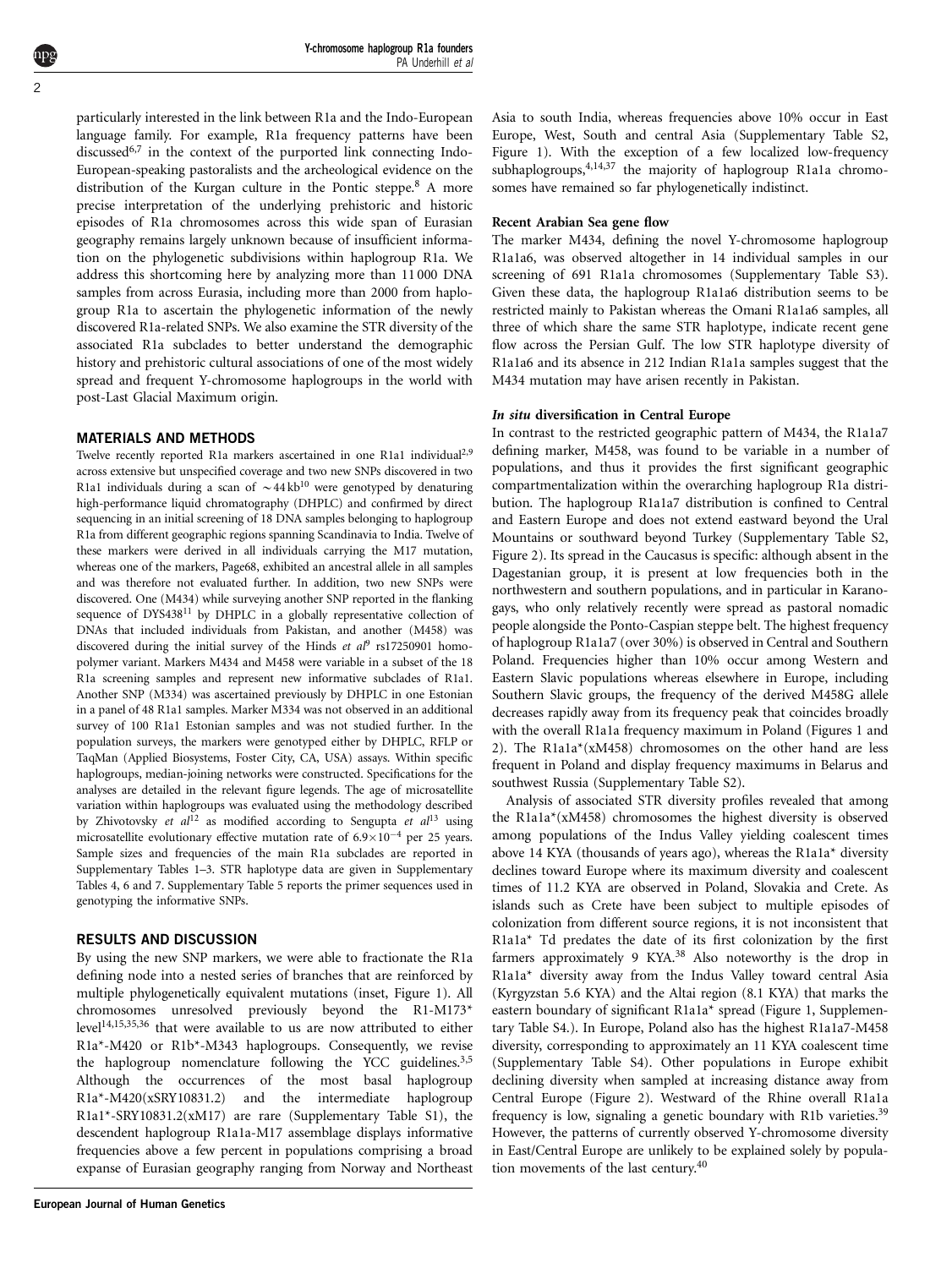<span id="page-2-0"></span>

Figure 1 Geographic distribution of haplogroup R1a1a frequency. Spatial frequency map was obtained applying the frequencies from Supplementary Table S2 and for 8429 individuals representing 118 populations from literature.[7,14–34](#page-4-0) Dots on the map indicate the approximate locations of the sampled populations. The frequency data were converted to isofrequency maps in Surfer software (version 7, Golden Software Inc., Golden, CO, USA) following the Kriging procedure. The inset map illustrates the available data (Supplementary Table S2) for the regional expansion times in KYA (thousands of years ago) of M17 Y-chromosomes. We note that especially in the latter case the density of the data points is too low for any viable geostatistical analyses. Phylogenetic tree relating SNP markers that define haplogroup R1a and its subgroups is shown in the inset. Previously described SNP markers<sup>[3](#page-4-0)</sup> are underlined. Markers M56, M157, M64.2, M87, M204, P98 and PK5 shown in gray font were not typed as they were previously detected at nonpolymorphic frequencies in other studies. PCR amplicons for 12 SNPs from Hinds et a $\beta$  (M420, M448, M44[9](#page-4-0), M459, M511, M513, M516 and rs17250901) and 2 from Repping et al<sup>[10](#page-4-0)</sup> (Page07 and Page68) were designed and tested for male specificity using female control DNA. The phylogenetic relationships of these SNPs were evaluated in a geographically diverse panel of 18 R1a1 samples and 2 R1b\* samples ranging from Northwest Europe to South Asia using DHPLC technology, and confirmed by direct sequencing of representative samples. Detailed specifications for these markers are given in Supplementary Table S5.

Although the median STR haplotype of the derived M458G allele differs from the median type of the ancestral M458A chromosomes at 3 of the 10 STR loci considered in our analyses, the STR data alone are not informative for unambiguous inference of whether an individual has the A or G allele (Supplementary Figures S1 and S2) underscoring the extent of STR saturation and the importance of SNP genotyping to assess phylogenetic ancestry even among closely related lineages.

#### Phylogeography

Haplogroup frequency, haplotype diversity and coalescent times are three parameters that can be considered as informative for making inferences about the origins and polarity of spread of alleles among populations. The most distantly related R1a chromosomes, that is, both R1a\* and R1a1\* (inset, Figure 1), have been detected at low frequency in Europe, Turkey, United Arab Emirates, Caucasus and Iran[14,41](#page-4-0) (Supplementary Table S1). The highest STR diversity of R1a1a\*(xM458) chromosomes are observed outside Europe, in particular in South Asia (Figure 1, Supplementary Table S4), but given the lack of informative SNP markers the ultimate source area of haplogroup R1a dispersals remains yet to be refined.

In Europe a large proportion of the R1a1a variation is represented by its presently identified subclade R1a1a7-M458 that is virtually absent in Asia. Its major frequency and relatively low diversity in Europe can be explained thus by a founder effect that according to our coalescent time estimation falls into the early Holocene period,  $7.9 \pm 2.6$  KYA (Supplementary Table S4). The highest regional date

of 10.7±4.1 KYA among Polish R1a1a7 carriers falls into the period of recolonization of this region by Mesolithic (Swiderian and subsequent cultures) settlers.<sup>42,43</sup> The time window of  $10-5$  KYA BP is a culturally complex juncture period between the Mesolithic and early Neolithic in Europe, thus, not allowing us to relate founder effect with any particular culture specifically. Most broadly, the autochthonous European origin of haplogroup R1a1a7, its narrow spatial distribution and the inversely related decreasing expansion times with increased distance from its core frequency and diversity area are suggestive of a notably successful demic expansion starting from a small subset of radiating founder lineages during the early Holocene period. It should be noted, though, that the inevitably large error margins of our coalescent time estimates do not allow us to exclude its association with the establishment of the mainstream Neolithic cultures, including the Linearbandkeramik (LBK), that flourished ca.  $7.5-6.5$  KYA BP in the Middle Danube (Hungary) and was spread further along the Rhine, Elbe, Oder, Vistula river valleys and beyond the Carpathian Basin[.44](#page-5-0)

#### Migratory and early agricultural zones

River valleys are migratory corridors for organisms including humans and such riparian habitats provide opportunities for the forager lifestyle, settled agriculture and establishment of trade networks. The Neolithic communities in Central Europe were primarily located on the margins of river valleys with fertile soils at elevations less than 500 m[.45](#page-5-0) Haplogroup R1a1a7-M458 diversity and frequency are highest

3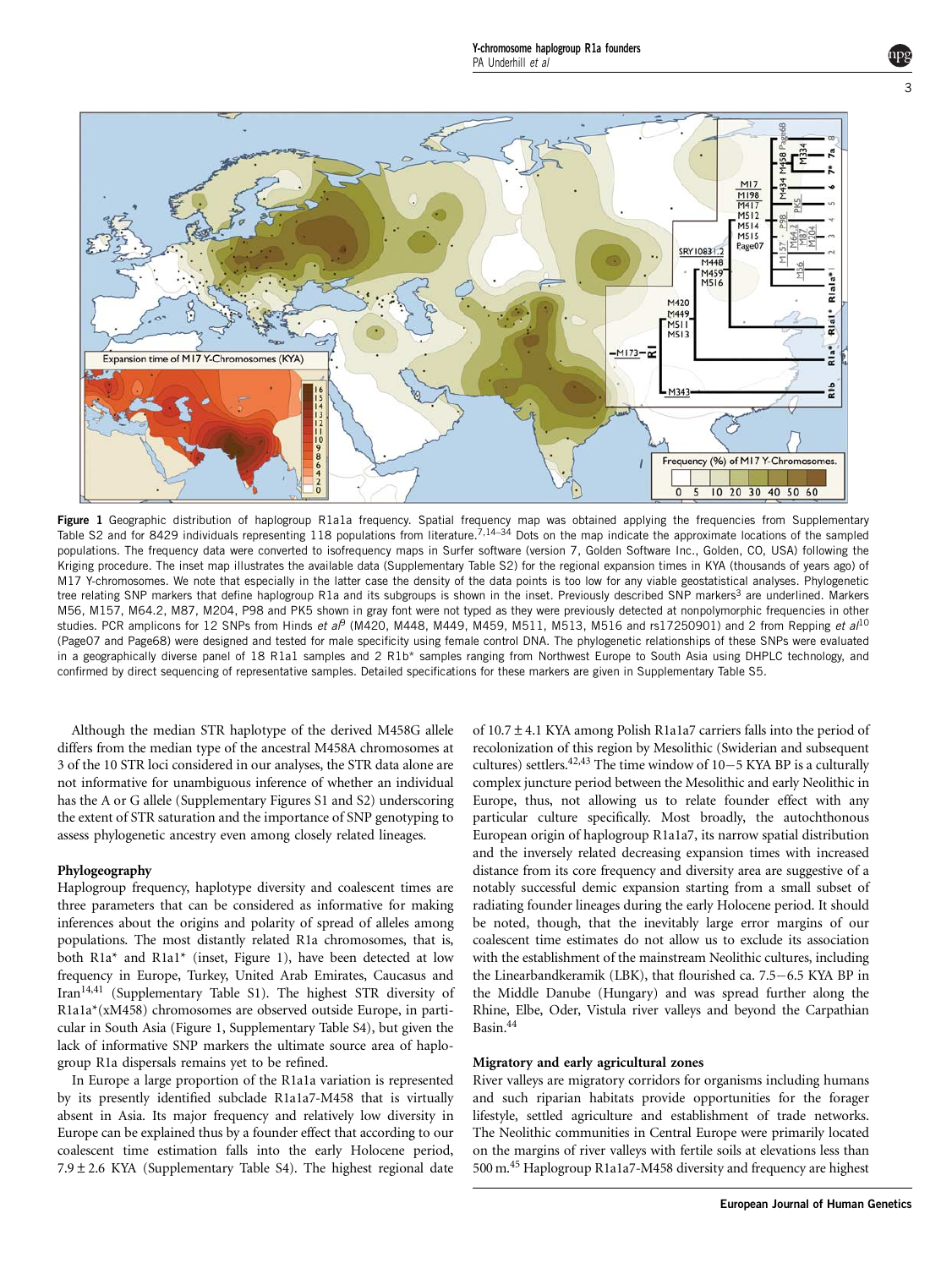<span id="page-3-0"></span>

Figure 2 Geographic distribution of haplogroup R1a1a7-M458 frequency. The spatial frequency map was obtained applying the frequencies from Supplementary Table S2 (dots on the map indicate the approximate locations of the sampled populations) to the Surfer software (version 7, Golden Software Inc., Golden, CO, USA) following the Inverse Distance to Power (Power 3.75; smoothness 0) procedure with added break lines indicated by dashed blue lines in the seas. Spatial distribution of the expansion times of the regional M458 derived Y-chromosomes is shown in the lower left inset map according to data in Supplementary Table S4. See text for discussion concerning the spread of M458 lineages with the major European river basins (shown in blue) and major Neolithic and Metal Age cultures.

in river basins known to be associated with several early and late Neolithic cultures (Figure 2, Supplementary Figure S3). Assuming the founder effect we detect originated in the sparse Mesolithic population of Central-North Europe, the genetic evidence suggests strong cultural interaction and admixture occurred between the pioneer horticultural groups and local foragers, which resulted in widespread adaptation of the Neolithic lifestyle by indigenous residents. This interpretation is consistent with computational models indicating that although the process of the expansion of farming communities throughout much of Europe would have been demic, even minute amounts of gene flow from foragers over a long time period would have lead to a predominantly Mesolithic contribution to their admixed offspring[.46](#page-5-0) Following this model, it would not be surprising to associate a localized Neolithic demic expansion with a genetic lineage absent in the Fertile Crescent where farming originated and where other Y-chromosome haplogroups, such as G and J, have been associated with the initial demic spread of farming toward Southeast Europe.<sup>38</sup> However, it should be noted that ancient mtDNA evidence from the Central European Mesolithic and LBK sites shows a lack of substantial continuity between Mesolithic, Neolithic and presently living populations of the area.<sup>47,48</sup> Notably, mtDNA haplogroups R1a, U4, U5, HV3 and HV4, which have been inferred to have pre-Neolithic spread in East Europe, occur at marginally low frequencies in India[.49](#page-5-0)

It is noteworthy that the LCT-13910T allele associated with lactase persistence and agricultural pastoralism overlaps broadly with the spatial distribution<sup>[50](#page-5-0)</sup> of the derived M458G allele. Direct ancient DNA evidence suggests that the lactase persistence allele would have reached high frequency in this area, likely due to strong positive selection, only after the LBK period.<sup>51</sup> However, computer simulations have shown that its increased frequency particularly in North Europe does not

necessarily imply stronger effect of positive selection there than in other parts of Europe[.52](#page-5-0) Ancient DNA evidence for the Y-chromosome M458G allele is still lacking and it is therefore possible only to speculate about its existence and prevalence in Neolithic Europe. Beyond its spread in the Central European river basins (Figure 2), the LBK extended around the northern Carpathians into the steppe zone of Ukraine and participated in the establishment of the Cris culture.[53](#page-5-0) Our data showing high frequency of R1a1a north of the Carpathians and its lower frequency to the South, in the Tisza river valley, are consistent with the genetic boundary previously reported for this region.<sup>16</sup>

#### Copper and Bronze age parallels

Figure 2 also shows a remarkable geographic concordance of the R1a1a7-M458 distribution with the Chalcolithic and Early Bronze Age Corded Ware (CW) cultures of Europe that prospered from ca. 5.5-4.5 KYA BP.<sup>[54](#page-5-0)</sup> Ancient DNA evidence from a 4600-year-old multiple burial unearthed near Eulau, Germany and attributed to the Central European CW culture, identified the remains of three males carrying the SRY10831.2 mutation and sharing the same YSTR haplotype, implying a single family lineage.<sup>[55](#page-5-0)</sup> Although haplogroup affiliation cannot be inferred with certainty from STR data alone, a composite 15-locus YSTR haplotype representing the ancient lineage suggests its potential R1a1a\*(xM458) membership due to four alleles (DYS391=11, DYS439=10, DYS389B=17 and DYS458=15) shared with the median R1a1a\*(xM458) haplotype (Supplementary Tables S4 and S7). Interestingly, from the list of regional median haplotypes, the ancient haplotype is most similar to the German R1a1a\*(xM458) type.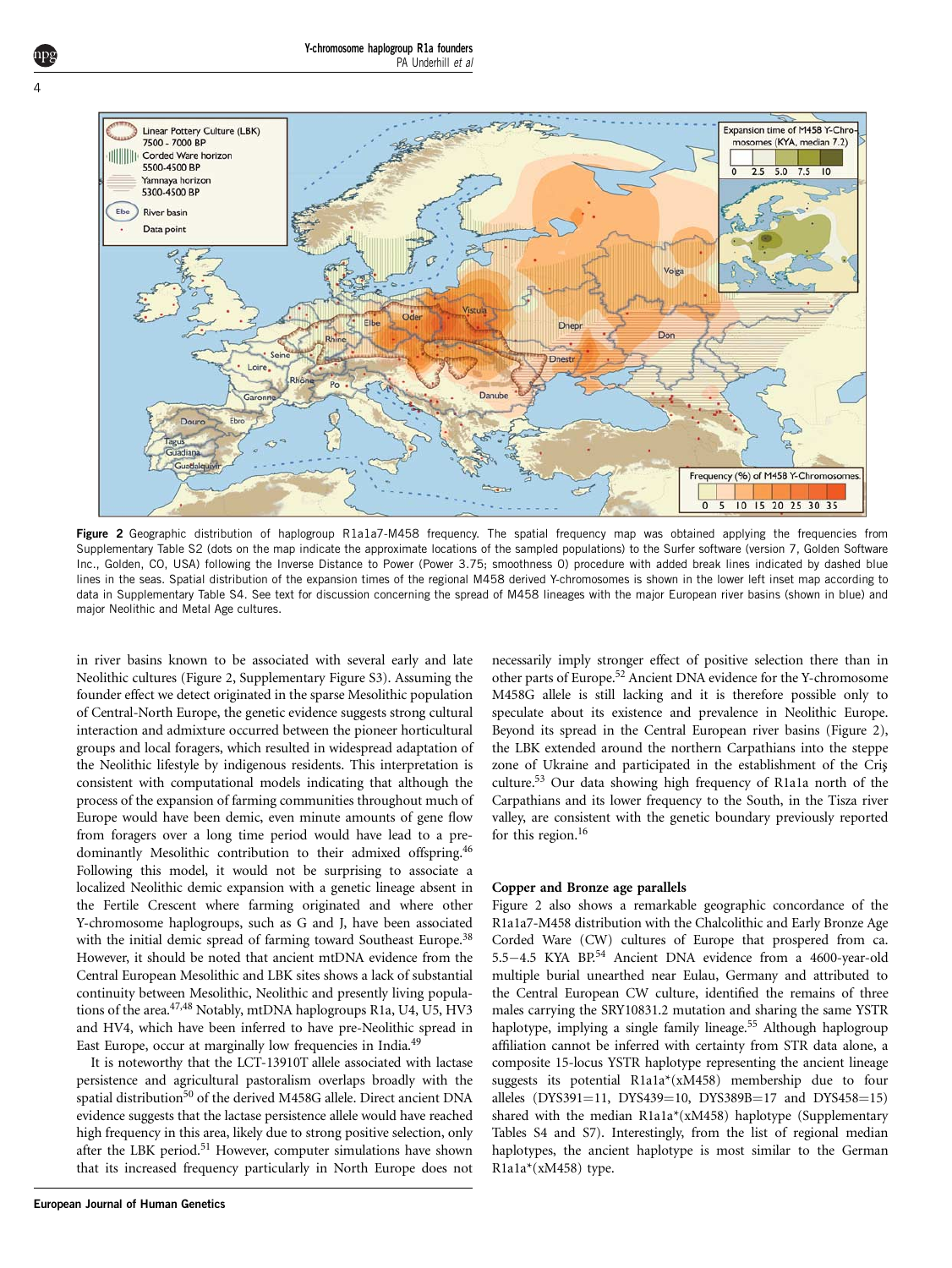### <span id="page-4-0"></span>Indo-Europeans

A final comment can be made concerning the relationship between R1a phylogeography and contested origin of Indo-Europeans that is generally, though not solely, attributed to either Anatolia, the South Caucasus or the North Pontic-Caspian regions (Gray and Atkinson<sup>[56](#page-5-0)</sup> and references therein). Haplogroup R1a1a occurs in all three of these areas and beyond at informative frequencies ([Figure 1](#page-2-0)). Consistent with its wide geographic spread, the coalescent time estimates of R1a1a correlate with the timing of the recession of the Last Glacial Maximum and predate the upper bound of the age estimate of the Indo-European language tree. Although virtually absent among Romance, Celtic and Semitic speakers, the presence and overall frequency of haplogroup R1a does not distinguish Indo-Iranian, Finno-Ugric, Dravidian or Turkic speakers from each other. Some contrast, however, is unfolding in its subclade frequencies. Although the R1a1a\* frequency and diversity is highest among Indo-Aryan and Dravidian speakers, the subhaplogroup R1a1a7-M458 frequency peaks among Slavic and Finno-Ugric peoples. Although this distinction by geography is not directly informative about the internal divisions of these separate language families, it might bear some significance for assessing dispersal models that have been proposed to explain the spread of Indo-Aryan languages in South Asia as it would exclude any significant patrilineal gene flow from East Europe to Asia, at least since the mid-Holocene period.

#### CONFLICT OF INTEREST

The authors declare no conflict of interest.

#### ACKNOWLEDGEMENTS

We thank all the men who donated DNA samples used in this study. This research was supported by the European Union European Regional Development Fund through the Centre of Excellence in Genomics, Estonian Biocentre and Tartu University, EC Grant ECOGENE (205419) to Estonian Biocentre, Estonian Science Foundation Grant No. 7445 (to SR) and Estonian Basic Research Grant SF 0270177s08 (to RV), Croatian Ministry of Science, Education and Sports Grant 196-1962766-2751 (to PR), grants of the RAS Programs 'Origin and Evolution of the Biosphere' and 'Molecular and Cell Biology' to LZ, a grant to OS by V Compagnia di San Paolo and Progetti di Ricerca Interesse Nazionale 2007 (Italian Ministry of the University), and the grant of the Ministry of Education of the Slovak Republic and of Slovak Academy of Sciences – VEGA No. 1/3245/06 to MB. QA, AM and SQM were supported by The Wellcome Trust. We thank Scott R Woodward and the Sorenson Molecular Genealogy Foundation for providing support for AAL and PAU.

- 1 Frazer KA, Ballinger DG, Cox DR et al: A second generation human haplotype map of over 3.1 million SNPs. Nature 2007; 449: 851–861.
- 2 Underhill PA, Kivisild T: Use of Y chromosome and mitochondrial DNA population structure in tracing human migrations. Annu Rev Genet 2007; 41: 539–564.
- 3 Karafet TM, Mendez FL, Meilerman MB, Underhill PA, Zegura SL, Hammer MF: New binary polymorphisms reshape and increase resolution of the human Y chromosomal haplogroup tree. Genome Res 2008; 18: 830-838.
- 4 Underhill PA, Shen P, Lin AA et al: Y chromosome sequence variation and the history of human populations. Nat Genet 2000; 26: 358–361.
- 5 YCC: A nomenclature system for the tree of human Y-chromosomal binary haplogroups. Genome Res 2002; 12: 339–348.
- 6 Quintana-Murci L, Krausz C, Zerjal T et al: Y-chromosome lineages trace diffusion of people and languages in southwestern Asia. Am J Hum Genet 2001; 68: 537–542.
- 7 Wells RS, Yuldasheva N, Ruzibakiev R et al: The Eurasian heartland: a continental perspective on Y-chromosome diversity. Proc Natl Acad Sci USA 2001; 98: 10244–10249.
- 8 Gimbutas M: Proto-Indo-European culture. The Kurgan culture during the fifth, fourth, and third millenia B.C.; in Cardona G, Hoenigswald HM, Senn A (eds): Indo-European and Indo-Europeans. Philadelphia: University of Pennsylvania Press, 1970, pp 155–195.
- 9 Hinds DA, Stuve LL, Nilsen GB et al: Whole-genome patterns of common DNA variation in three human populations. Science 2005; 307: 1072–1079.
- 10 Repping S, van Daalen SK, Brown LG et al: High mutation rates have driven extensive structural polymorphism among human Y chromosomes. Nat Genet 2006: 38: 463–467.
- 11 Gusmão L. Alves C, Costa S et al: Point mutations in the flanking regions of the Y-chromosome specific STRs DYS391, DYS437 and DYS438. Int J Legal Med 2002; 116: 322–326.
- 12 Zhivotovsky LA, Underhill PA, Cinnioğlu C et al: The effective mutation rate at Y chromosome short tandem repeats, with application to human population-divergence time. Am J Hum Genet 2004; 74: 50–61.
- 13 Sengupta S, Zhivotovsky LA, King R et al: Polarity and temporality of high-resolution Y-chromosome distributions in India identify both indigenous and exogenous expansions and reveal minor genetic influence of Central Asian pastoralists. Am J Hum Genet 2006; 78: 202–221.
- 14 Regueiro M, Cadenas AM, Gayden T, Underhill PA, Herrera RJ: Iran tricontinental nexus for Y-chromosome driven migration. Hum Hered 2006; 61: 132–143.
- 15 Cadenas AM, Zhivotovsky LA, Cavalli-Sforza LL, Underhill PA, Herrera RJ: Y-chromosome diversity characterizes the Gulf of Oman. Eur J Hum Genet 2008; 16: 374–386.
- 16 Stefan M, Stefanescu G, Gavrila L et al: Y chromosome analysis reveals a sharp genetic boundary in the Carpathian region. Eur J Hum Genet 2001; 9: 27–33.
- 17 Al-Zahery N, Semino O, Benuzzi G et al: Y-chromosome and mtDNA polymorphisms in Iraq, a crossroad of the early human dispersal and of post-Neolithic migrations. Mol Phylogenet Evol 2003; 28: 458–472.
- 18 Bosch E, Calafell F, Comas D, Oefner PJ, Underhill PA, Bertranpetit J: High-resolution analysis of human Y-chromosome variation shows a sharp discontinuity and limited gene flow between northwestern Africa and the Iberian Peninsula. Am J Hum Genet 2001; 68: 1019–1029.
- 19 Deng W, Shi B, He X et al: Evolution and migration history of the Chinese population inferred from Chinese Y-chromosome evidence. J Hum Genet 2004: 49: 339-348.
- 20 Di Giacomo F, Luca F, Anagnou N et al: Clinal patterns of human Y chromosomal diversity in continental Italy and Greece are dominated by drift and founder effects. Mol Phylogenet Evol 2003; 28: 387–395.
- 21 Karafet T, Xu L, Du R et al: Paternal population history of East Asia: sources, patterns, and microevolutionary processes. Am J Hum Genet 2001; 69: 615-628.
- 22 Karafet TM, Osipova LP, Gubina MA, Posukh OL, Zegura SL, Hammer MF: High levels of Y-chromosome differentiation among native Siberian populations and the genetic signature of a boreal hunter-gatherer way of life. Hum Biol 2002; 74: 761-789.
- 23 Karlsson AO, Wallerström T, Gotherström A, Holmlund G: Y-chromosome diversity in Sweden – a long-time perspective. Eur J Hum Genet 2006; 14: 963–970.
- 24 Katoh T, Munkhbat B, Tounai K et al: Genetic features of Mongolian ethnic groups revealed by Y-chromosomal analysis. Gene 2005; 346: 63–70.
- 25 Kharkov VN: Structure of Y-chromosomal Lineages in Siberian Populations. Tomsk: Siberian Division of Russian Academy of Medical Sciences, 2005.
- 26 Kivisild T, Rootsi S, Metspalu M et al: The genetic heritage of the earliest settlers persists both in Indian tribal and caste populations. Am J Hum Genet 2003; 72: 313–332.
- 27 Lappalainen T, Koivumaki S, Salmela E et al: Regional differences among the Finns: a Y-chromosomal perspective. Gene 2006; 376: 207–215.
- 28 Lappalainen T, Laitinen V, Salmela E et al: Migration waves to the Baltic Sea region. Ann Hum Genet 2008; 72: 337–348.
- 29 Qamar R, Ayub Q, Mohyuddin A et al: Y-chromosomal DNA variation in Pakistan. Am J Hum Genet 2002; 70: 1107–1124.
- 30 Sahoo S, Singh A, Himabindu G et al: A prehistory of Indian Y chromosomes: evaluating demic diffusion scenarios. Proc Natl Acad Sci USA 2006; 103: 843-848.
- 31 Semino O, Passarino G, Oefner PJ et al: The genetic legacy of Paleolithic Homo sapiens sapiens in extant Europeans: a Y chromosome perspective. Science 2000; 290: 1155–1159.
- 32 Semino O, Santachiara-Benerecetti AS, Falaschi F, Cavalli-Sforza LL, Underhill PA: Ethiopians and Khoisan share the deepest clades of the human Y-chromosome phylogeny. Am J Hum Genet 2002; 70: 265–268.
- 33 Zalloua PA, Xue Y, Khalife J et al: Y-chromosomal diversity in Lebanon is structured by recent historical events. Am J Hum Genet 2008; 82: 873–882.
- 34 Zerjal T, Wells R, Yuldasheva N, Ruzibakiev R, Tyler-Smith C: A genetic landscape reshaped by recent events: Y-chromosomal insights into Central Asia. Am J Hum Genet 2002; 71: 466–482.
- 35 Cinnioğlu King R, Kivisild T et al: Excavating Y-chromosome haplotype strata in Anatolia. Hum Genet 2004; 114: 127–148.
- 36 Luis JR, Rowold DJ, Regueiro M et al: The Levant versus the Horn of Africa: evidence for bidirectional corridors of human migrations. Am J Hum Genet 2004; 74: 532–544.
- 37 Mohyuddin A, Ayub Q, Underhill PA, Tyler-Smith C, Mehdi SQ: Detection of novel Y SNPs provides further insights into Y chromosomal variation in Pakistan. J Hum Genet 2006; 51: 375–378.
- 38 King RJ, Ozcan SS, Carter T et al: Differential Y-chromosome Anatolian influences on the Greek and Cretan Neolithic. Ann Hum Genet 2008; 72: 205–214.
- 39 Kayser M, Lao O, Anslinger K et al: Significant genetic differentiation between Poland and Germany follows present-day political borders, as revealed by Y-chromosome analysis. Hum Genet 2005; 117: 428–443.
- 40 Woźniak M, Grzybowski T, Starzyñski J, Marciniak T; Continuity of Y chromosome haplotypes in the population of Southern Poland before and after the Second World War. Forensic Sci Int 2007; 1: 134–140.